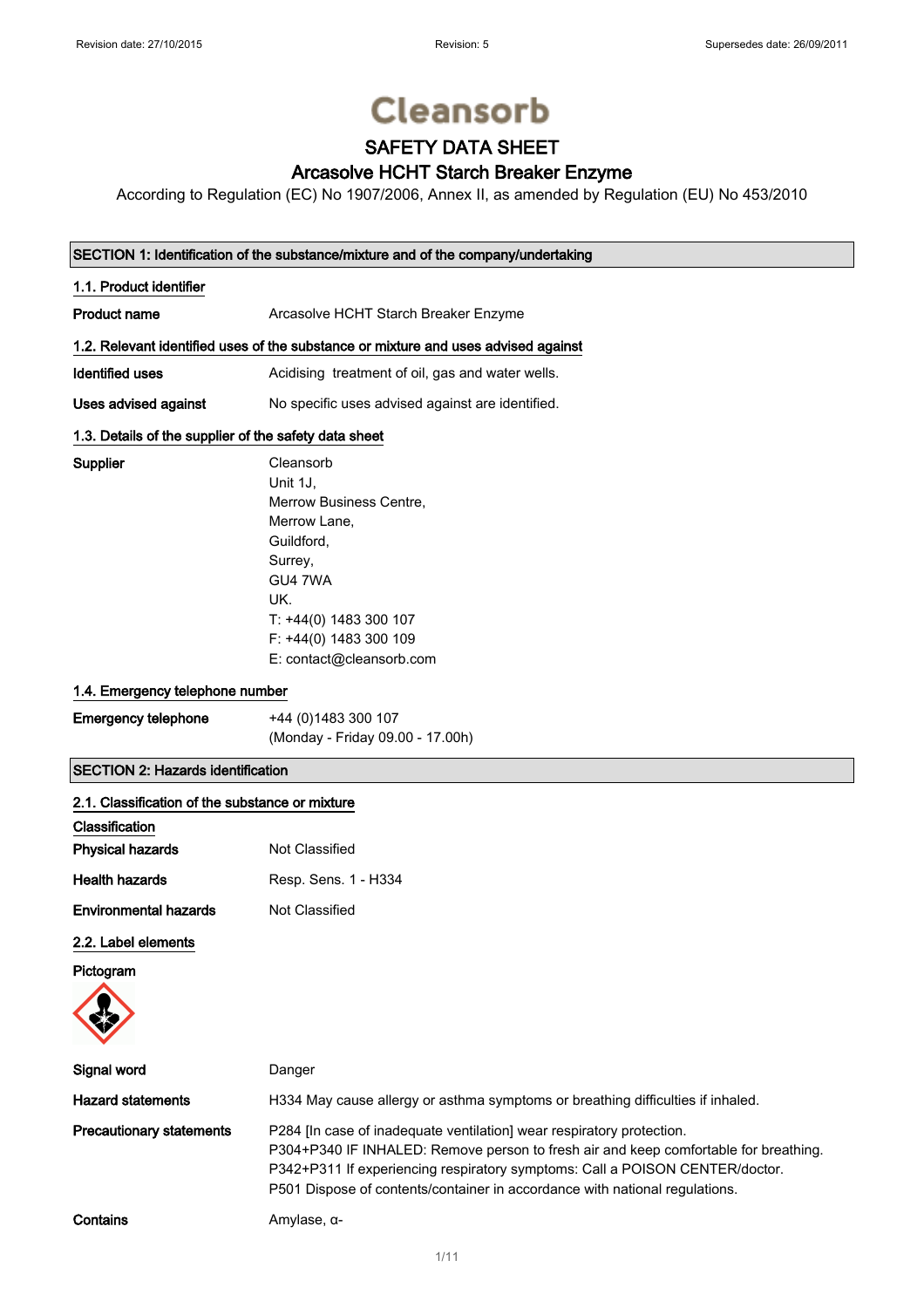Supplementary precautionary P261 Avoid breathing vapours. statements

### 2.3. Other hazards

This product does not contain any substances classified as PBT or vPvB.

| <b>SECTION 3: Composition/information on ingredients</b> |                      |            |
|----------------------------------------------------------|----------------------|------------|
| 3.2. Mixtures                                            |                      |            |
| Amylase, α-                                              |                      | $1 - 2.5%$ |
| CAS number: 9000-90-2                                    | EC number: 232-565-6 |            |
|                                                          |                      |            |

Classification

Resp. Sens. 1 - H334

The Full Text for all R-Phrases and Hazard Statements are Displayed in Section 16.

| The Full Text for all R-Phrases and Hazard Statements are Displayed in Section To. |                                                                                                                                                                                                                                                                                                                                                                                                                                                                                                                                                                                                                                                                                                                    |  |
|------------------------------------------------------------------------------------|--------------------------------------------------------------------------------------------------------------------------------------------------------------------------------------------------------------------------------------------------------------------------------------------------------------------------------------------------------------------------------------------------------------------------------------------------------------------------------------------------------------------------------------------------------------------------------------------------------------------------------------------------------------------------------------------------------------------|--|
| <b>SECTION 4: First aid measures</b>                                               |                                                                                                                                                                                                                                                                                                                                                                                                                                                                                                                                                                                                                                                                                                                    |  |
| 4.1. Description of first aid measures                                             |                                                                                                                                                                                                                                                                                                                                                                                                                                                                                                                                                                                                                                                                                                                    |  |
| <b>General information</b>                                                         | Get medical attention immediately. Show this Safety Data Sheet to the medical personnel.                                                                                                                                                                                                                                                                                                                                                                                                                                                                                                                                                                                                                           |  |
| Inhalation                                                                         | Remove affected person from source of contamination. Move affected person to fresh air and<br>keep warm and at rest in a position comfortable for breathing. Maintain an open airway.<br>Loosen tight clothing such as collar, tie or belt. When breathing is difficult, properly trained<br>personnel may assist affected person by administering oxygen. Place unconscious person on<br>their side in the recovery position and ensure breathing can take place. In the event of any<br>sensitisation symptoms developing, ensure further exposure is avoided.                                                                                                                                                   |  |
| Ingestion                                                                          | Rinse mouth thoroughly with water. Remove any dentures. Give a few small glasses of water<br>or milk to drink. Stop if the affected person feels sick as vomiting may be dangerous. Do not<br>induce vomiting unless under the direction of medical personnel. If vomiting occurs, the head<br>should be kept low so that vomit does not enter the lungs. Never give anything by mouth to an<br>unconscious person. Move affected person to fresh air and keep warm and at rest in a<br>position comfortable for breathing. Place unconscious person on their side in the recovery<br>position and ensure breathing can take place. Maintain an open airway. Loosen tight clothing<br>such as collar, tie or belt. |  |
| Skin contact                                                                       | Rinse immediately with plenty of water.                                                                                                                                                                                                                                                                                                                                                                                                                                                                                                                                                                                                                                                                            |  |
| Eye contact                                                                        | Rinse immediately with plenty of water. Remove any contact lenses and open eyelids wide<br>apart. Continue to rinse for at least 10 minutes.                                                                                                                                                                                                                                                                                                                                                                                                                                                                                                                                                                       |  |
| <b>Protection of first aiders</b>                                                  | First aid personnel should wear appropriate protective equipment during any rescue. If it is<br>suspected that volatile contaminants are still present around the affected person, first aid<br>personnel should wear an appropriate respirator or self-contained breathing apparatus. Wash<br>contaminated clothing thoroughly with water before removing it from the affected person, or<br>wear gloves. It may be dangerous for first aid personnel to carry out mouth-to-mouth<br>resuscitation.                                                                                                                                                                                                               |  |
| 4.2. Most important symptoms and effects, both acute and delayed                   |                                                                                                                                                                                                                                                                                                                                                                                                                                                                                                                                                                                                                                                                                                                    |  |
| <b>General information</b>                                                         | See Section 11 for additional information on health hazards. The severity of the symptoms<br>described will vary dependent on the concentration and the length of exposure.                                                                                                                                                                                                                                                                                                                                                                                                                                                                                                                                        |  |

Inhalation May cause sensitisation or allergic reactions in sensitive individuals. Prolonged inhalation of high concentrations may damage respiratory system.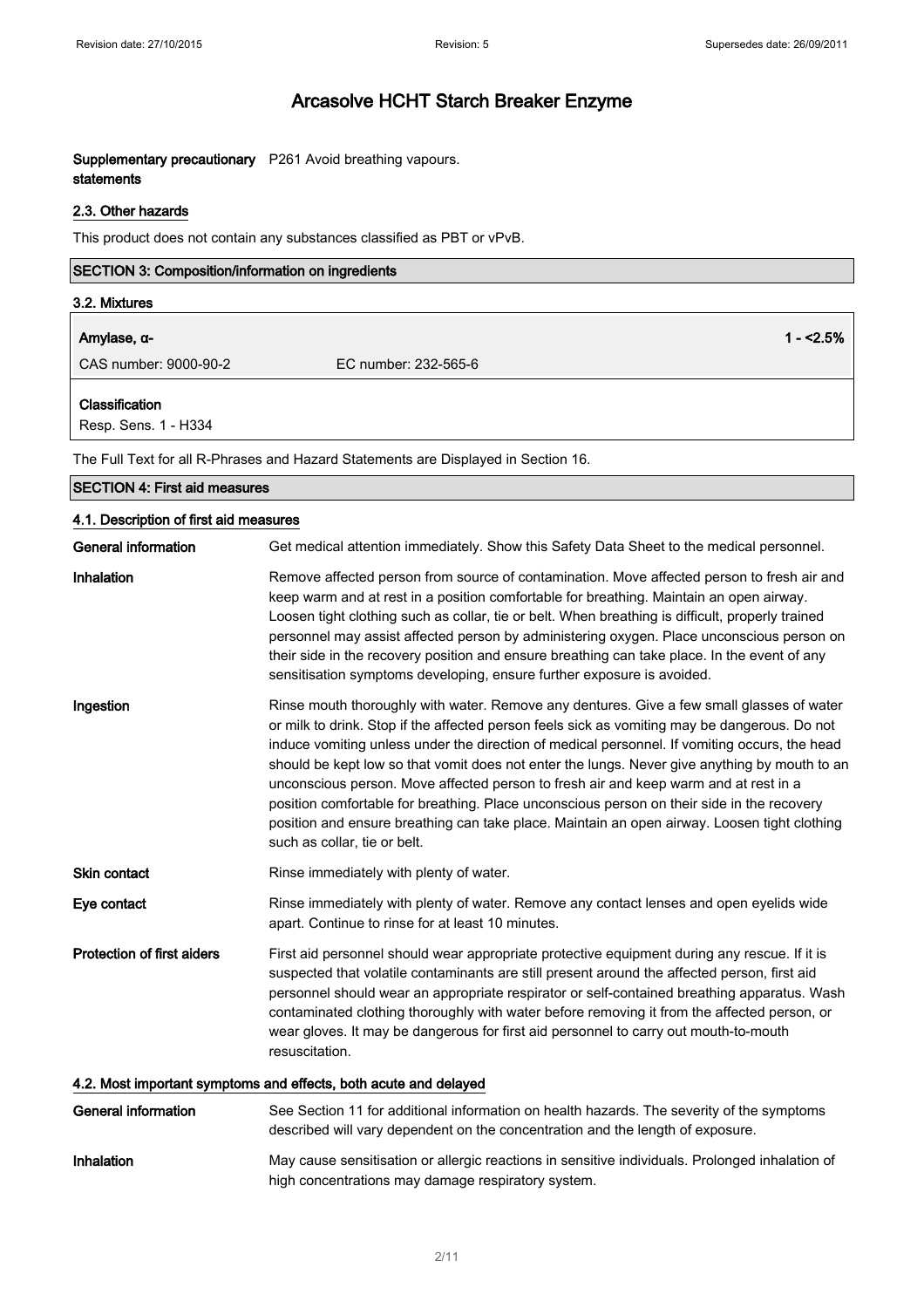| Ingestion                                                  | Gastrointestinal symptoms, including upset stomach. Fumes from the stomach contents may<br>be inhaled, resulting in the same symptoms as inhalation.                                                                                                                                                                                                                                                                                                                                                                                     |
|------------------------------------------------------------|------------------------------------------------------------------------------------------------------------------------------------------------------------------------------------------------------------------------------------------------------------------------------------------------------------------------------------------------------------------------------------------------------------------------------------------------------------------------------------------------------------------------------------------|
| <b>Skin contact</b>                                        | Prolonged contact may cause dryness of the skin.                                                                                                                                                                                                                                                                                                                                                                                                                                                                                         |
| Eye contact                                                | May cause temporary eye irritation.                                                                                                                                                                                                                                                                                                                                                                                                                                                                                                      |
|                                                            | 4.3. Indication of any immediate medical attention and special treatment needed                                                                                                                                                                                                                                                                                                                                                                                                                                                          |
| Notes for the doctor                                       | Treat symptomatically. May cause sensitisation or allergic reactions in sensitive individuals.                                                                                                                                                                                                                                                                                                                                                                                                                                           |
| <b>SECTION 5: Firefighting measures</b>                    |                                                                                                                                                                                                                                                                                                                                                                                                                                                                                                                                          |
| 5.1. Extinguishing media                                   |                                                                                                                                                                                                                                                                                                                                                                                                                                                                                                                                          |
| Suitable extinguishing media                               | The product is not flammable. Extinguish with alcohol-resistant foam, carbon dioxide, dry<br>powder or water fog. Use fire-extinguishing media suitable for the surrounding fire.                                                                                                                                                                                                                                                                                                                                                        |
| Unsuitable extinguishing<br>media                          | Do not use water jet as an extinguisher, as this will spread the fire.                                                                                                                                                                                                                                                                                                                                                                                                                                                                   |
| 5.2. Special hazards arising from the substance or mixture |                                                                                                                                                                                                                                                                                                                                                                                                                                                                                                                                          |
| Specific hazards                                           | Containers can burst violently or explode when heated, due to excessive pressure build-up.                                                                                                                                                                                                                                                                                                                                                                                                                                               |
| <b>Hazardous combustion</b><br>products                    | Thermal decomposition or combustion products may include the following substances:<br>Harmful gases or vapours.                                                                                                                                                                                                                                                                                                                                                                                                                          |
| 5.3. Advice for firefighters                               |                                                                                                                                                                                                                                                                                                                                                                                                                                                                                                                                          |
| Protective actions during<br>firefighting                  | Avoid breathing fire gases or vapours. Evacuate area. Cool containers exposed to heat with<br>water spray and remove them from the fire area if it can be done without risk. Cool containers<br>exposed to flames with water until well after the fire is out. If a leak or spill has not ignited, use<br>water spray to disperse vapours and protect men stopping the leak. Control run-off water by<br>containing and keeping it out of sewers and watercourses. If risk of water pollution occurs,<br>notify appropriate authorities. |
| Special protective equipment<br>for firefighters           | Wear positive-pressure self-contained breathing apparatus (SCBA) and appropriate protective<br>clothing. Firefighter's clothing conforming to European standard EN469 (including helmets,<br>protective boots and gloves) will provide a basic level of protection for chemical incidents.                                                                                                                                                                                                                                               |
| <b>SECTION 6: Accidental release measures</b>              |                                                                                                                                                                                                                                                                                                                                                                                                                                                                                                                                          |

### 6.1. Personal precautions, protective equipment and emergency procedures

Personal precautions No action shall be taken without appropriate training or involving any personal risk. Keep unnecessary and unprotected personnel away from the spillage. Wear protective clothing as described in Section 8 of this safety data sheet. Follow precautions for safe handling described in this safety data sheet. Wash thoroughly after dealing with a spillage. Do not touch or walk into spilled material. Avoid inhalation of vapours. Use suitable respiratory protection if ventilation is inadequate.

### 6.2. Environmental precautions

Environmental precautions Large Spillages: Inform the relevant authorities if environmental pollution occurs (sewers, waterways, soil or air).

### 6.3. Methods and material for containment and cleaning up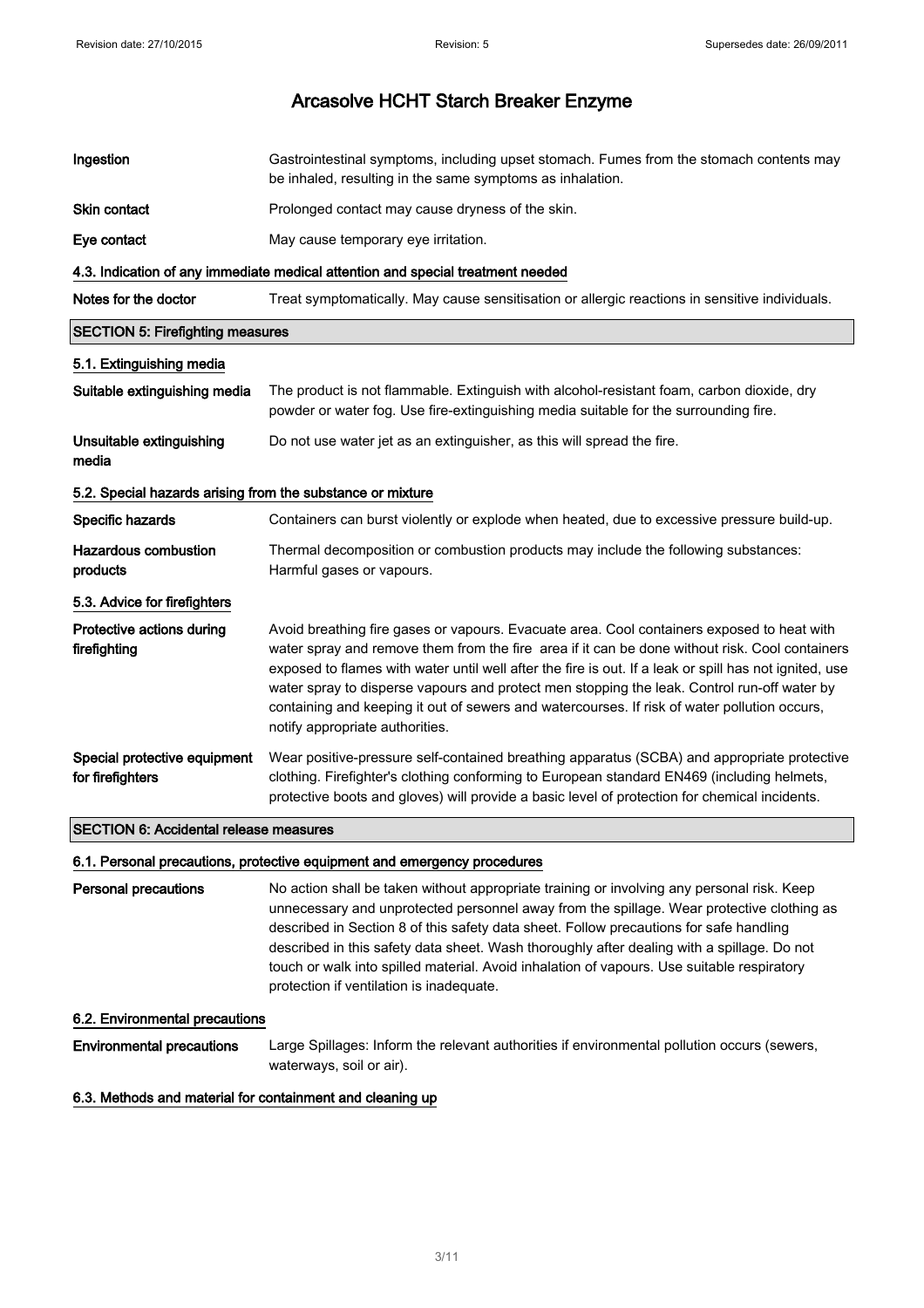Methods for cleaning up Wear protective clothing as described in Section 8 of this safety data sheet. Clear up spills immediately and dispose of waste safely. Approach the spillage from upwind. Small Spillages: If the product is soluble in water, dilute the spillage with water and mop it up. Alternatively, or if it is not water-soluble, absorb the spillage with an inert, dry material and place it in a suitable waste disposal container. Large Spillages: If leakage cannot be stopped, evacuate area. Flush spilled material into an effluent treatment plant, or proceed as follows. Contain and absorb spillage with sand, earth or other non-combustible material. Place waste in labelled, sealed containers. Flush contaminated area with plenty of water. Wash thoroughly after dealing with a spillage. Dispose of waste to licensed waste disposal site in accordance with the requirements of the local Waste Disposal Authority.

### 6.4. Reference to other sections

Reference to other sections For personal protection, see Section 8. See Section 11 for additional information on health hazards. See Section 12 for additional information on ecological hazards. For waste disposal, see Section 13.

### SECTION 7: Handling and storage

### 7.1. Precautions for safe handling

| Usage precautions                                       | Read and follow manufacturer's recommendations. Wear protective clothing as described in<br>Section 8 of this safety data sheet. Keep away from food, drink and animal feeding stuffs.<br>Handle all packages and containers carefully to minimise spills. Keep container tightly sealed<br>when not in use. Avoid the formation of mists. Do not handle until all safety precautions have<br>been read and understood. Do not handle broken packages without protective equipment. Do<br>not reuse empty containers. |
|---------------------------------------------------------|-----------------------------------------------------------------------------------------------------------------------------------------------------------------------------------------------------------------------------------------------------------------------------------------------------------------------------------------------------------------------------------------------------------------------------------------------------------------------------------------------------------------------|
| Advice on general<br>occupational hygiene               | Wash promptly if skin becomes contaminated. Take off contaminated clothing. Wash<br>contaminated clothing before reuse. Do not eat, drink or smoke when using this product.<br>Wash at the end of each work shift and before eating, smoking and using the toilet. Change<br>work clothing daily before leaving workplace.                                                                                                                                                                                            |
|                                                         | 7.2. Conditions for safe storage, including any incompatibilities                                                                                                                                                                                                                                                                                                                                                                                                                                                     |
| Storage precautions                                     | Store in accordance with local regulations. Keep container tightly closed, in a cool, well<br>ventilated place. Protect from freezing and direct sunlight.                                                                                                                                                                                                                                                                                                                                                            |
| Storage class                                           | Chemical storage.                                                                                                                                                                                                                                                                                                                                                                                                                                                                                                     |
| 7.3. Specific end use(s)                                |                                                                                                                                                                                                                                                                                                                                                                                                                                                                                                                       |
| Specific end use(s)                                     | The identified uses for this product are detailed in Section 1.2.                                                                                                                                                                                                                                                                                                                                                                                                                                                     |
| <b>SECTION 8: Exposure Controls/personal protection</b> |                                                                                                                                                                                                                                                                                                                                                                                                                                                                                                                       |

### 8.1. Control parameters

Ingredient comments No exposure limits known for ingredient(s).

### 8.2. Exposure controls

### Protective equipment





Appropriate engineering controls

Provide adequate ventilation. Good general ventilation should be adequate to control worker exposure to airborne contaminants.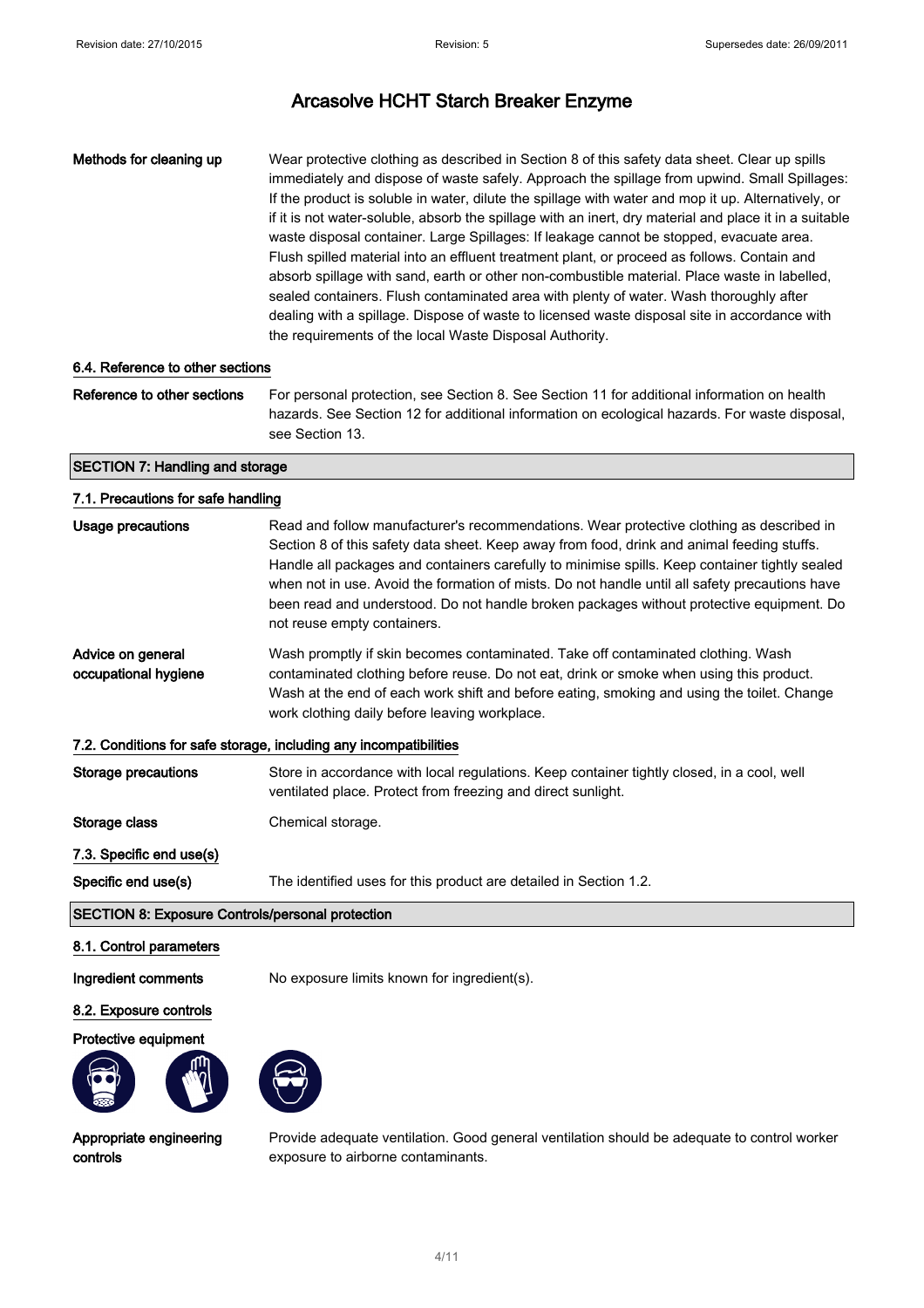| Eye/face protection                       | Eyewear complying with an approved standard should be worn if a risk assessment indicates<br>eye contact is possible. Personal protective equipment for eye and face protection should<br>comply with European Standard EN166. Unless the assessment indicates a higher degree of<br>protection is required, the following protection should be worn: Tight-fitting safety glasses.                                                                                                                                                                                                                                                                                    |
|-------------------------------------------|------------------------------------------------------------------------------------------------------------------------------------------------------------------------------------------------------------------------------------------------------------------------------------------------------------------------------------------------------------------------------------------------------------------------------------------------------------------------------------------------------------------------------------------------------------------------------------------------------------------------------------------------------------------------|
| Hand protection                           | Chemical-resistant, impervious gloves complying with an approved standard should be worn if<br>a risk assessment indicates skin contact is possible. The most suitable glove should be<br>chosen in consultation with the glove supplier/manufacturer, who can provide information<br>about the breakthrough time of the glove material. To protect hands from chemicals, gloves<br>should comply with European Standard EN374. Considering the data specified by the glove<br>manufacturer, check during use that the gloves are retaining their protective properties and<br>change them as soon as any deterioration is detected. Frequent changes are recommended. |
| Other skin and body<br>protection         | Appropriate footwear and additional protective clothing complying with an approved standard<br>should be worn if a risk assessment indicates skin contamination is possible.                                                                                                                                                                                                                                                                                                                                                                                                                                                                                           |
| Hygiene measures                          | Provide eyewash station and safety shower. Contaminated work clothing should not be<br>allowed out of the workplace. Wash contaminated clothing before reuse. Clean equipment<br>and the work area every day. Good personal hygiene procedures should be implemented.<br>Wash at the end of each work shift and before eating, smoking and using the toilet. When<br>using do not eat, drink or smoke.                                                                                                                                                                                                                                                                 |
| <b>Respiratory protection</b>             | Respiratory protection complying with an approved standard should be worn if a risk<br>assessment indicates inhalation of contaminants is possible. Ensure all respiratory protective<br>equipment is suitable for its intended use and is 'CE'-marked. Check that the respirator fits<br>tightly and the filter is changed regularly. Gas and combination filter cartridges should comply<br>with European Standard EN14387. Full face mask respirators with replaceable filter cartridges<br>should comply with European Standard EN136. Half mask and quarter mask respirators with<br>replaceable filter cartridges should comply with European Standard EN140.    |
| <b>Environmental exposure</b><br>controls | Not regarded as dangerous for the environment.                                                                                                                                                                                                                                                                                                                                                                                                                                                                                                                                                                                                                         |

### SECTION 9: Physical and Chemical Properties

### 9.1. Information on basic physical and chemical properties

| Appearance                                      | Coloured liquid.                  |
|-------------------------------------------------|-----------------------------------|
| Colour                                          | Yellow, Brown,                    |
| Odour                                           | Slight.                           |
| Odour threshold                                 | Not available.                    |
| рH                                              | pH (concentrated solution): 5 - 7 |
| Melting point                                   | Not available.                    |
| Initial boiling point and range                 | Not available.                    |
| Flash point                                     | Not available.                    |
| <b>Evaporation rate</b>                         | Not available.                    |
| Upper/lower flammability or<br>explosive limits | Not available.                    |
| Vapour pressure                                 | Not available.                    |
| Vapour density                                  | Not available.                    |
| Relative density                                | Not available.                    |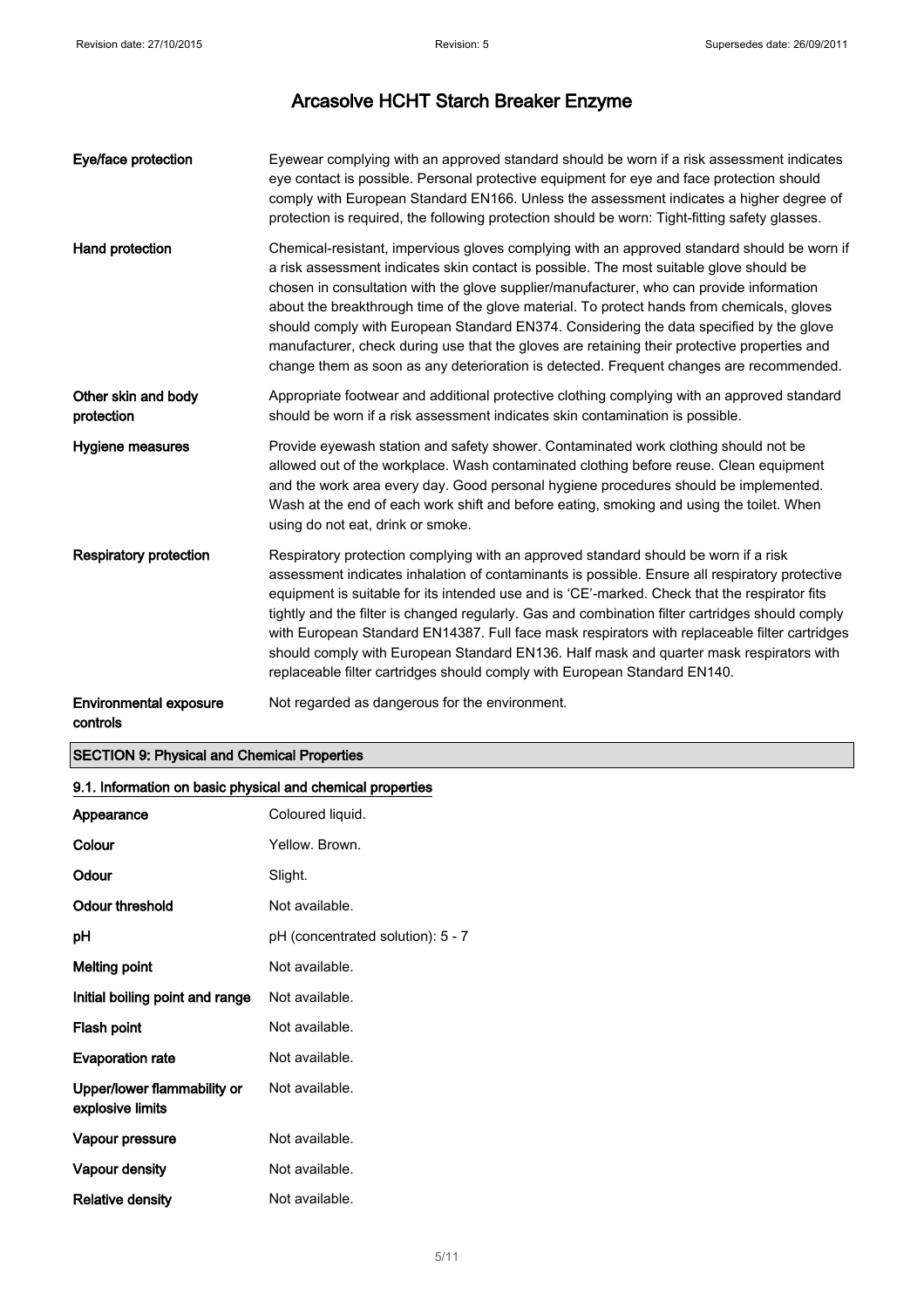| Solubility(ies)                                                     | Soluble in water.                                                                                                                                                       |  |
|---------------------------------------------------------------------|-------------------------------------------------------------------------------------------------------------------------------------------------------------------------|--|
| <b>Partition coefficient</b>                                        | Not available.                                                                                                                                                          |  |
| Auto-ignition temperature                                           | Not available.                                                                                                                                                          |  |
| <b>Decomposition Temperature</b>                                    | Not available.                                                                                                                                                          |  |
| <b>Viscosity</b>                                                    | Not applicable.                                                                                                                                                         |  |
| <b>Explosive properties</b>                                         | Not considered to be explosive.                                                                                                                                         |  |
| <b>Oxidising properties</b>                                         | Does not meet the criteria for classification as oxidising.                                                                                                             |  |
| 9.2. Other information                                              |                                                                                                                                                                         |  |
| Other information                                                   | No information required.                                                                                                                                                |  |
| <b>SECTION 10: Stability and reactivity</b>                         |                                                                                                                                                                         |  |
| 10.1. Reactivity                                                    |                                                                                                                                                                         |  |
| Reactivity                                                          | There are no known reactivity hazards associated with this product.                                                                                                     |  |
| 10.2. Chemical stability                                            |                                                                                                                                                                         |  |
| <b>Stability</b>                                                    | Stable at normal ambient temperatures and when used as recommended. Stable under the<br>prescribed storage conditions.                                                  |  |
| 10.3. Possibility of hazardous reactions                            |                                                                                                                                                                         |  |
| Possibility of hazardous<br>reactions                               | No potentially hazardous reactions known.                                                                                                                               |  |
| 10.4. Conditions to avoid                                           |                                                                                                                                                                         |  |
| <b>Conditions to avoid</b>                                          | Avoid freezing. Avoid exposure to high temperatures or direct sunlight.                                                                                                 |  |
| 10.5. Incompatible materials                                        |                                                                                                                                                                         |  |
| Materials to avoid                                                  | No specific material or group of materials is likely to react with the product to produce a<br>hazardous situation.                                                     |  |
| 10.6. Hazardous decomposition products                              |                                                                                                                                                                         |  |
| Hazardous decomposition<br>products                                 | Does not decompose when used and stored as recommended. Thermal decomposition or<br>combustion products may include the following substances: Harmful gases or vapours. |  |
| <b>SECTION 11: Toxicological information</b>                        |                                                                                                                                                                         |  |
| 11.1. Information on toxicological effects                          |                                                                                                                                                                         |  |
| Acute toxicity - oral<br>Notes (oral LD <sub>50</sub> )             | Based on available data the classification criteria are not met.                                                                                                        |  |
| Acute toxicity - dermal<br>Notes (dermal LD <sub>50</sub> )         | Based on available data the classification criteria are not met.                                                                                                        |  |
| Acute toxicity - inhalation<br>Notes (inhalation LC <sub>50</sub> ) | Based on available data the classification criteria are not met.                                                                                                        |  |
| Skin corrosion/irritation<br>Animal data                            | Based on available data the classification criteria are not met.                                                                                                        |  |
| Serious eye damage/irritation<br>Serious eye damage/irritation      | Based on available data the classification criteria are not met.                                                                                                        |  |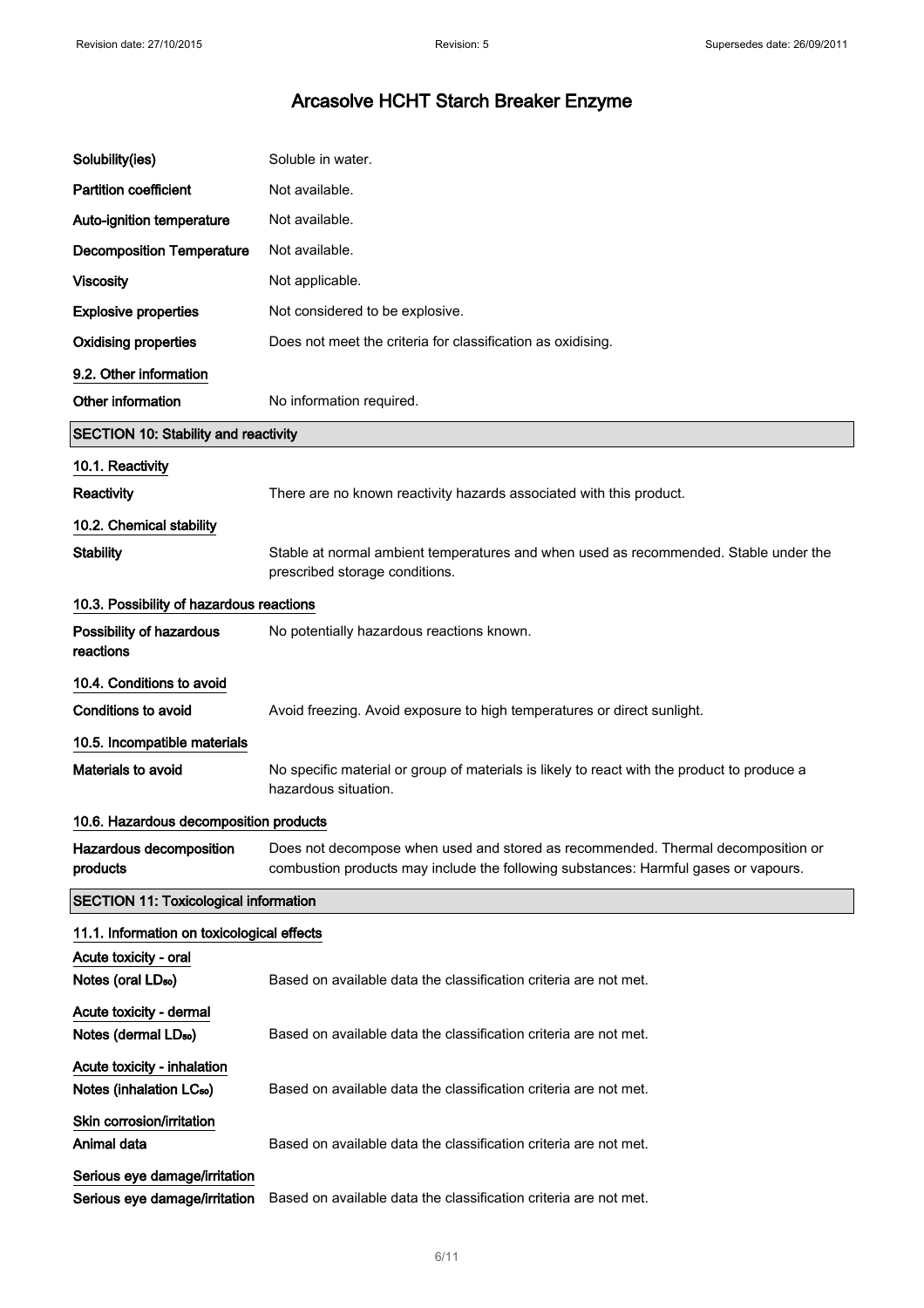| <b>Respiratory sensitisation</b><br><b>Respiratory sensitisation</b> | There is evidence that the product can cause respiratory hypersensitivity.                                                                            |
|----------------------------------------------------------------------|-------------------------------------------------------------------------------------------------------------------------------------------------------|
| Skin sensitisation<br><b>Skin sensitisation</b>                      | Based on available data the classification criteria are not met.                                                                                      |
| Germ cell mutagenicity<br>Genotoxicity - in vitro                    | Based on available data the classification criteria are not met.                                                                                      |
| Carcinogenicity<br>Carcinogenicity                                   | Based on available data the classification criteria are not met.                                                                                      |
| <b>IARC</b> carcinogenicity                                          | None of the ingredients are listed or exempt.                                                                                                         |
| Reproductive toxicity<br>Reproductive toxicity - fertility           | Based on available data the classification criteria are not met.                                                                                      |
| Reproductive toxicity -<br>development                               | Based on available data the classification criteria are not met.                                                                                      |
| Specific target organ toxicity - single exposure                     |                                                                                                                                                       |
| STOT - single exposure                                               | Not classified as a specific target organ toxicant after a single exposure.                                                                           |
| Specific target organ toxicity - repeated exposure                   |                                                                                                                                                       |
| STOT - repeated exposure                                             | Not classified as a specific target organ toxicant after repeated exposure.                                                                           |
| <b>Aspiration hazard</b><br>Aspiration hazard                        | Based on available data the classification criteria are not met.                                                                                      |
| <b>General information</b>                                           | The severity of the symptoms described will vary dependent on the concentration and the<br>length of exposure.                                        |
| Inhalation                                                           | May cause sensitisation or allergic reactions in sensitive individuals. Prolonged inhalation of<br>high concentrations may damage respiratory system. |
| Ingestion                                                            | Gastrointestinal symptoms, including upset stomach. Fumes from the stomach contents may<br>be inhaled, resulting in the same symptoms as inhalation.  |
| Skin contact                                                         | Prolonged contact may cause dryness of the skin.                                                                                                      |
| Eye contact                                                          | May cause temporary eye irritation.                                                                                                                   |
| Route of entry                                                       | Ingestion Inhalation Skin and/or eye contact                                                                                                          |
| <b>Target organs</b>                                                 | No specific target organs known.                                                                                                                      |
| Toxicological information on ingredients.                            |                                                                                                                                                       |

### Amylase, α-

### Acute toxicity - inhalation

Notes (inhalation LC<sub>50</sub>) LC<sub>50</sub> >4.96 mg/l, Inhalation, Rat REACH dossier information. Based on available data the classification criteria are not met.

### Skin corrosion/irritation

Animal data **Dose: 0.5 mL, 4 hours, Rabbit Erythema/eschar score: No erythema (0). Oedema** score: No oedema (0). REACH dossier information. Based on available data the classification criteria are not met.

### Respiratory sensitisation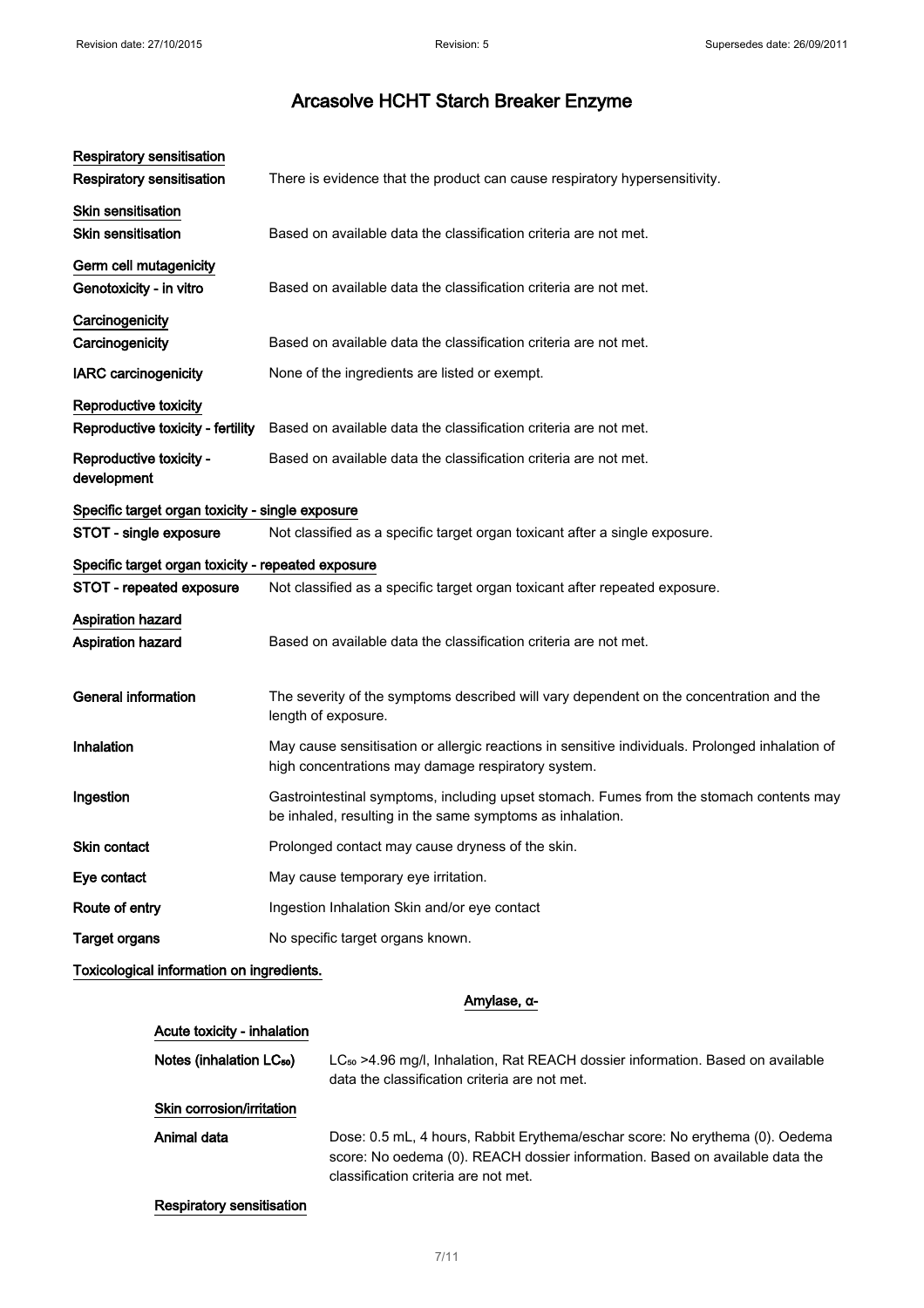|                                        | <b>Respiratory sensitisation</b>                                                                                                   |                | There is evidence that the product can cause respiratory hypersensitivity.                                                                                           |  |  |
|----------------------------------------|------------------------------------------------------------------------------------------------------------------------------------|----------------|----------------------------------------------------------------------------------------------------------------------------------------------------------------------|--|--|
|                                        | Skin sensitisation                                                                                                                 |                |                                                                                                                                                                      |  |  |
|                                        | <b>Skin sensitisation</b>                                                                                                          |                | Local Lymph Node Assay (LLNA) - Mouse: Not sensitising. REACH dossier<br>information. Based on available data the classification criteria are not met.               |  |  |
|                                        | Germ cell mutagenicity                                                                                                             |                |                                                                                                                                                                      |  |  |
|                                        | Genotoxicity - in vitro                                                                                                            |                | Chromosome aberration: Negative. REACH dossier information. Based on available<br>data the classification criteria are not met.                                      |  |  |
|                                        | Specific target organ toxicity - repeated exposure                                                                                 |                |                                                                                                                                                                      |  |  |
|                                        |                                                                                                                                    |                | STOT - repeated exposure NOAEL > 1320 mg/kg/day, Oral, Rat REACH dossier information. Not classified as<br>a specific target organ toxicant after repeated exposure. |  |  |
|                                        | <b>SECTION 12: Ecological Information</b>                                                                                          |                |                                                                                                                                                                      |  |  |
| Ecotoxicity                            | Not regarded as dangerous for the environment. However, large or frequent spills may have<br>hazardous effects on the environment. |                |                                                                                                                                                                      |  |  |
| 12.1. Toxicity                         |                                                                                                                                    |                |                                                                                                                                                                      |  |  |
| Toxicity                               |                                                                                                                                    |                | Based on available data the classification criteria are not met.                                                                                                     |  |  |
|                                        | Ecological information on ingredients.                                                                                             |                |                                                                                                                                                                      |  |  |
|                                        |                                                                                                                                    |                | Amylase, α-                                                                                                                                                          |  |  |
|                                        | <b>Toxicity</b>                                                                                                                    |                | Based on available data the classification criteria are not met.                                                                                                     |  |  |
|                                        | Acute toxicity - fish                                                                                                              |                | NOEC, 96 hours: 58.3 mg/l, Onchorhynchus mykiss (Rainbow trout)                                                                                                      |  |  |
|                                        | Acute toxicity - aquatic<br>invertebrates                                                                                          |                | EC <sub>50</sub> , 48 hours: 212 mg/l, Daphnia magna                                                                                                                 |  |  |
|                                        | Acute toxicity - aquatic<br>plants                                                                                                 |                | EC <sub>50</sub> , 72 hours: 24 mg/l, Scenedesmus subspicatus                                                                                                        |  |  |
|                                        | 12.2. Persistence and degradability                                                                                                |                |                                                                                                                                                                      |  |  |
|                                        |                                                                                                                                    |                | Persistence and degradability The degradability of the product is not known.                                                                                         |  |  |
|                                        | Ecological information on ingredients.                                                                                             |                |                                                                                                                                                                      |  |  |
|                                        |                                                                                                                                    |                | Amylase, α-                                                                                                                                                          |  |  |
|                                        | Persistence and<br>degradability                                                                                                   |                | The product is readily biodegradable.                                                                                                                                |  |  |
|                                        | Biodegradation                                                                                                                     |                | Water - Degradation 99%: 28 days                                                                                                                                     |  |  |
|                                        | 12.3. Bioaccumulative potential                                                                                                    |                |                                                                                                                                                                      |  |  |
|                                        | <b>Bioaccumulative potential</b>                                                                                                   |                | No data available on bioaccumulation.                                                                                                                                |  |  |
| <b>Partition coefficient</b>           |                                                                                                                                    | Not available. |                                                                                                                                                                      |  |  |
| Ecological information on ingredients. |                                                                                                                                    |                |                                                                                                                                                                      |  |  |
|                                        |                                                                                                                                    |                | Amylase, α-                                                                                                                                                          |  |  |
|                                        |                                                                                                                                    |                |                                                                                                                                                                      |  |  |

Bioaccumulative potential Bioaccumulation is unlikely.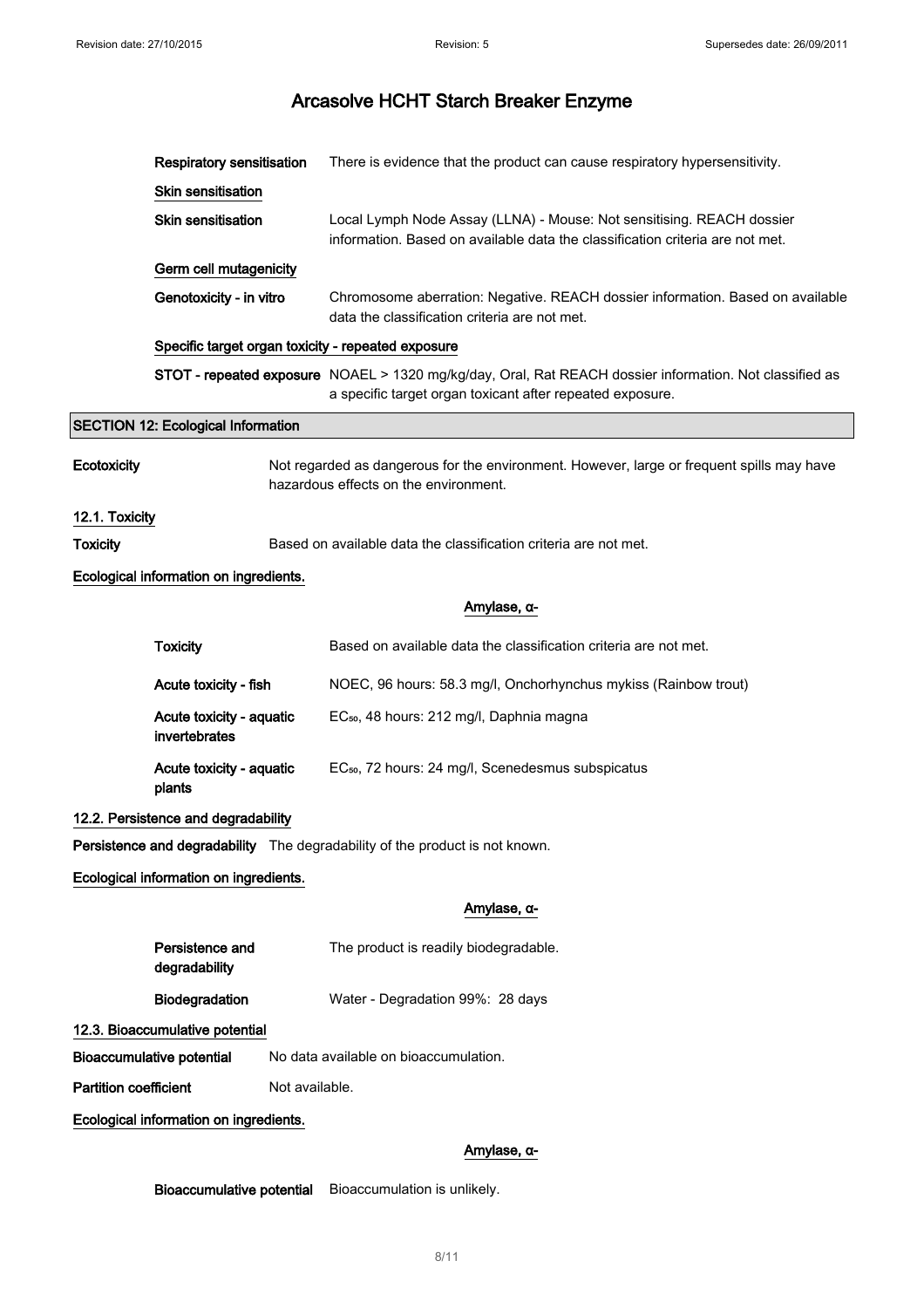Partition coefficient log Pow: -1.3

### 12.4. Mobility in soil

Mobility **Mobility** The product is water-soluble and may spread in water systems.

### Ecological information on ingredients.

### Amylase, α-

Mobility Soluble in water.

### 12.5. Results of PBT and vPvB assessment

Results of PBT and vPvB assessment This product does not contain any substances classified as PBT or vPvB.

### Ecological information on ingredients.

Amylase, α-

Results of PBT and vPvB assessment This substance is not classified as PBT or vPvB according to current EU criteria.

### 12.6. Other adverse effects

Other adverse effects None known.

### SECTION 13: Disposal considerations

#### 13.1. Waste treatment methods

| General information | The generation of waste should be minimised or avoided wherever possible. Reuse or recycle<br>products wherever possible. This material and its container must be disposed of in a safe<br>way. Disposal of this product, process solutions, residues and by-products should at all times<br>comply with the requirements of environmental protection and waste disposal legislation and<br>any local authority requirements. When handling waste, the safety precautions applying to<br>handling of the product should be considered. |
|---------------------|----------------------------------------------------------------------------------------------------------------------------------------------------------------------------------------------------------------------------------------------------------------------------------------------------------------------------------------------------------------------------------------------------------------------------------------------------------------------------------------------------------------------------------------|
| Disposal methods    | Dispose of surplus products and those that cannot be recycled via a licensed waste disposal<br>contractor. Waste, residues, empty containers, discarded work clothes and contaminated<br>cleaning materials should be collected in designated containers, labelled with their contents.<br>Incineration or landfill should only be considered when recycling is not feasible. Waste should<br>not be disposed of untreated to the sewer unless fully compliant with the requirements of the<br>local water authority.                  |

### SECTION 14: Transport information

General The product is not covered by international regulations on the transport of dangerous goods (IMDG, IATA, ADR/RID).

### 14.1. UN number

Not applicable.

### 14.2. UN proper shipping name

Not applicable.

### 14.3. Transport hazard class(es)

No transport warning sign required.

### 14.4. Packing group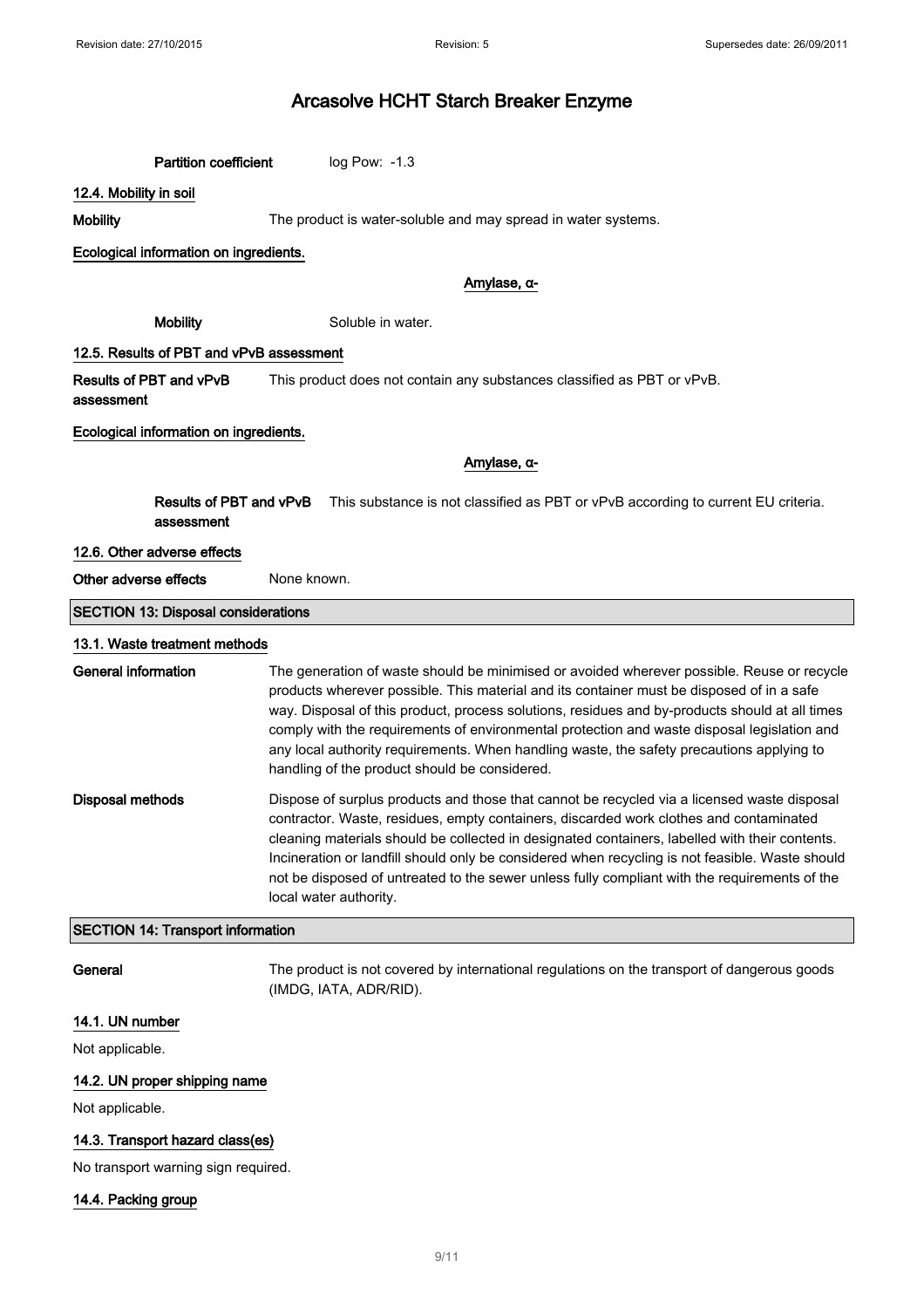Not applicable.

### 14.5. Environmental hazards

### Environmentally hazardous substance/marine pollutant

No.

### 14.6. Special precautions for user

Not applicable.

### 14.7. Transport in bulk according to Annex II of MARPOL73/78 and the IBC Code

Transport in bulk according to Not applicable. Annex II of MARPOL 73/78 and the IBC Code

### SECTION 15: Regulatory information

### 15.1. Safety, health and environmental regulations/legislation specific for the substance or mixture

| National regulations                                             | Health and Safety at Work etc. Act 1974 (as amended).<br>The Chemicals (Hazard Information and Packaging for Supply) Regulations 2009 (SI 2009<br>No. 716).<br>The Carriage of Dangerous Goods and Use of Transportable Pressure Equipment<br>Regulations 2009 (SI 2009 No. 1348) (as amended) ["CDG 2009"].<br>EH40/2005 Workplace exposure limits.                                                                                                                                                                                                               |
|------------------------------------------------------------------|--------------------------------------------------------------------------------------------------------------------------------------------------------------------------------------------------------------------------------------------------------------------------------------------------------------------------------------------------------------------------------------------------------------------------------------------------------------------------------------------------------------------------------------------------------------------|
| EU legislation                                                   | Regulation (EC) No 1907/2006 of the European Parliament and of the Council of 18<br>December 2006 concerning the Registration, Evaluation, Authorisation and Restriction of<br>Chemicals (REACH) (as amended).<br>Commission Regulation (EU) No 453/2010 of 20 May 2010.<br>Regulation (EC) No 1272/2008 of the European Parliament and of the Council of 16<br>December 2008 on classification, labelling and packaging of substances and mixtures (as<br>amended).<br>Dangerous Preparations Directive 1999/45/EC.<br>Dangerous Substances Directive 67/548/EEC. |
| <b>Authorisations (Title VII</b><br><b>Regulation 1907/2006)</b> | No specific authorisations are known for this product.                                                                                                                                                                                                                                                                                                                                                                                                                                                                                                             |
| <b>Restrictions (Title VIII</b><br><b>Regulation 1907/2006)</b>  | No specific restrictions on use are known for this product.                                                                                                                                                                                                                                                                                                                                                                                                                                                                                                        |

### 15.2. Chemical safety assessment

No chemical safety assessment has been carried out.

### SECTION 16: Other information

| Abbreviations and acronyms<br>used in the safety data sheet | EC <sub>50</sub> : 50% of maximal Effective Concentration.<br>LC <sub>50</sub> : Lethal Concentration to 50 % of a test population.<br>NOEC: No Observed Effect Concentration.<br>NOAEL: No Observed Adverse Effect Level.<br>PBT: Persistent, Bioaccumulative and Toxic substance.<br>vPvB: Very Persistent and Very Bioaccumulative. |
|-------------------------------------------------------------|----------------------------------------------------------------------------------------------------------------------------------------------------------------------------------------------------------------------------------------------------------------------------------------------------------------------------------------|
| Key literature references and<br>sources for data           | REACH dossier information.                                                                                                                                                                                                                                                                                                             |